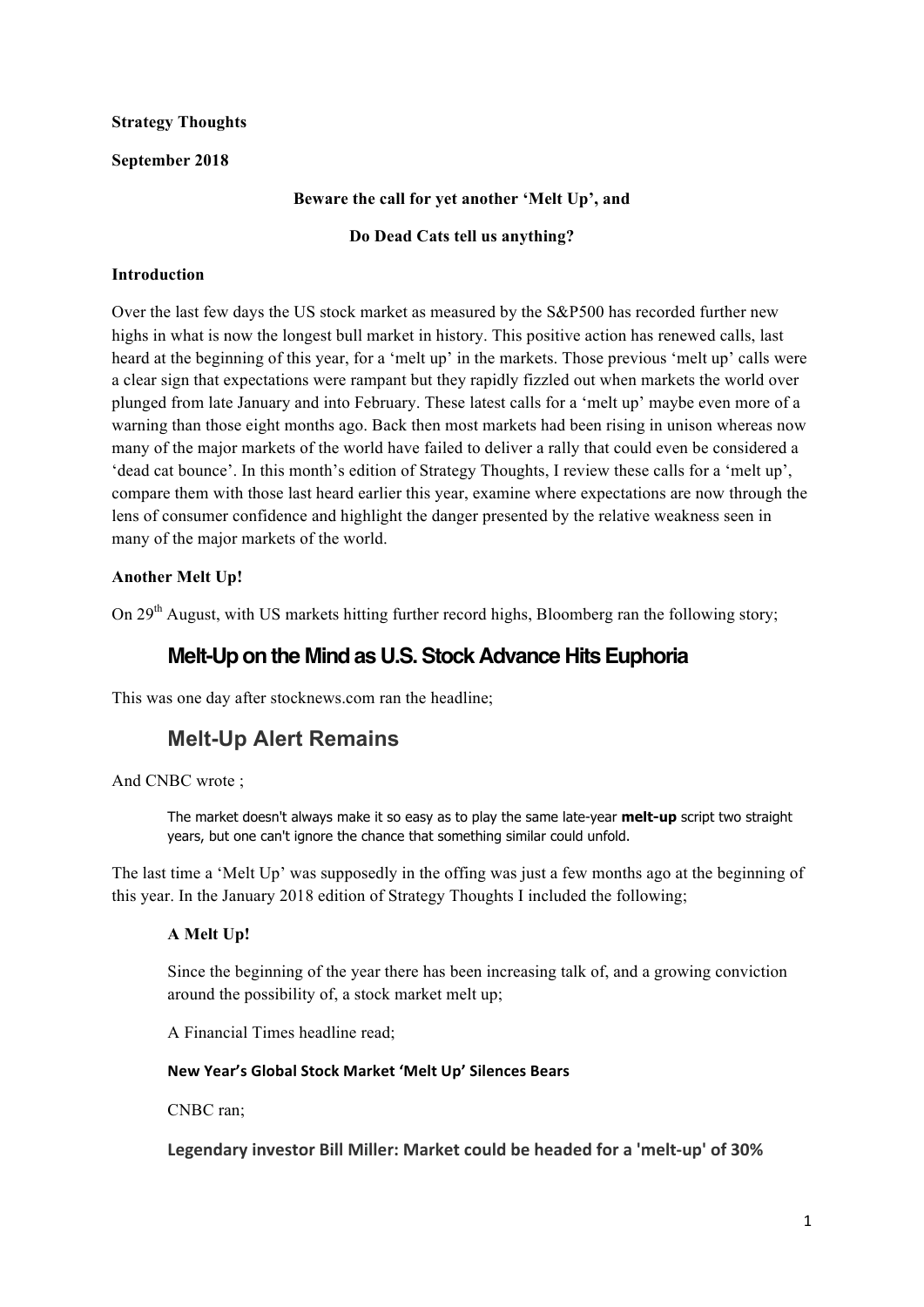Bloomberg reported;

### **Blackrock's Rupert Harrison Sees a Market 'Melt Up'**

I concluded that article with;

The chances of an investor benefiting by investing in the last stages of a blow off are very remote as anyone jumping into the latest dot.com offerings in late 1999 can testify. The problem is that everyone involved wants the party to continue and so are only too happy to believe that any sell off is just a 'healthy correction' and another buying opportunity. Unfortunately, the last 'healthy correction' always deteriorates into a miserable bear market. Playing this game can be very dangerous and I continue to consider the downside risks in equities far outweigh any last stage blow off potential.

Since then it is obvious that the much hyped and hoped for melt up did not materialise, in fact, as the chart below clearly shows, what followed was almost the exact opposite of a melt up;



Over much of the last seven months the Dow Jones Industrial Average has meandered sideways in frustrating manner before finally surging higher over the last month. Remarkably, that move, that also saw the S&P500 and NASDAQ break out to new all time highs, has been sufficient to reignite the belief in a melt. The last outbreak of 'melt up' fever came after a two year uninterrupted rise of close to 60%, this latest version has come after less than two months and less than a 10% advance! The speed and enthusiasm to adopt such an extremely bullish stance by so many should be a cause for concern, not comfort and hope.

### **Consumer confidence and expectations**

On 29<sup>th</sup> August Reuters reported;

## U.S. consumer confidence races to near 18-year high

The article began;

U.S. consumer confidence surged to near an 18-year high in August, as households remained upbeat on the labor market, pointing to strong consumer spending that should help to sustain the economy for the remainder of the year.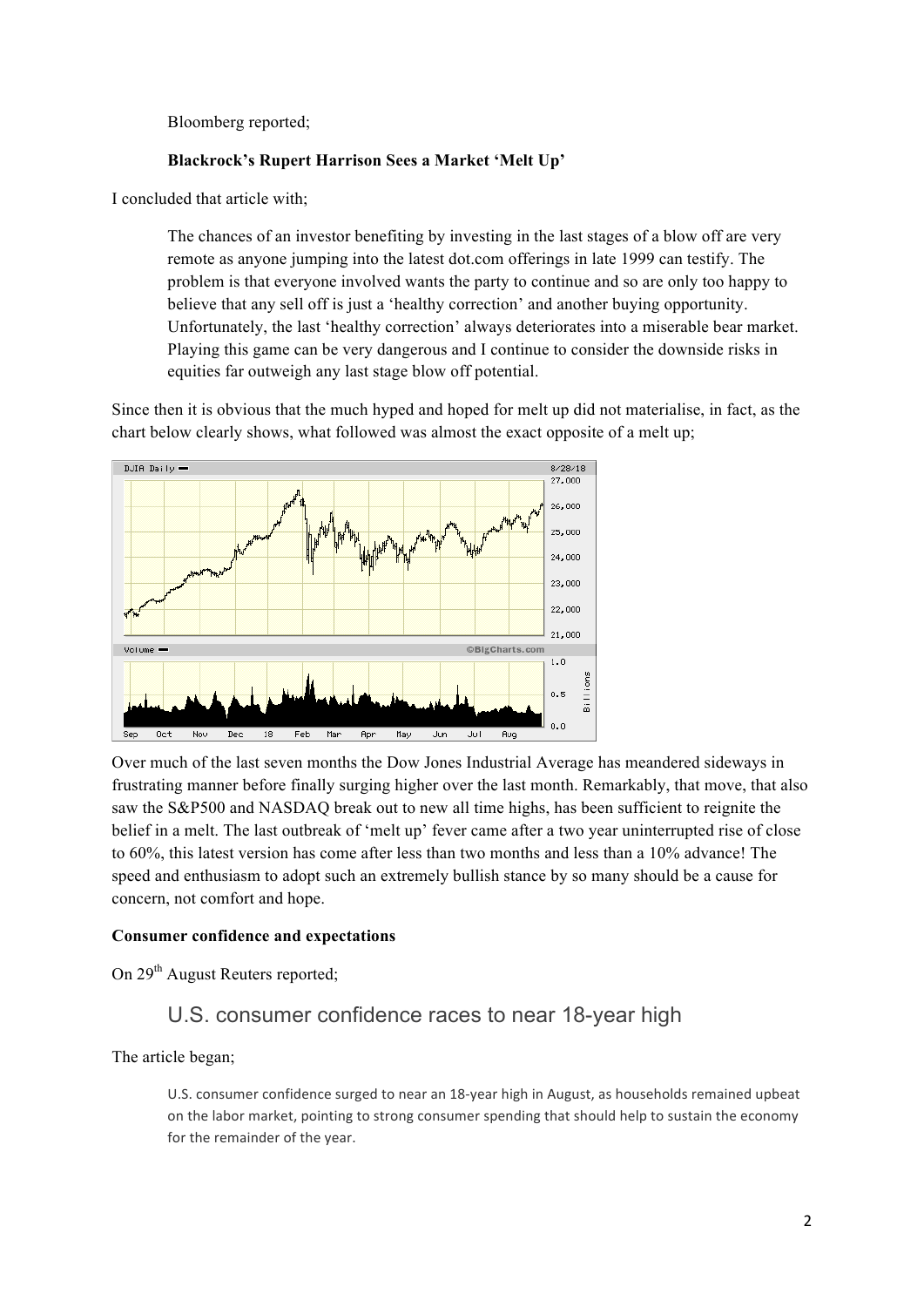It is undoubtedly the case that such headlines and reports further fuel the hope and expectation amongst investors looking for a 'melt up'. Unfortunately, history has repeatedly shown that peaks in consumer confidence do not lead to further economic gains, they reflect what the economy has already delivered, and almost always the stock market will have already reflected this. One only has to think back to the prior peak in consumer confidence that this latest survey was being compared to, back in October 2000. This was only weeks after the S&P500 challenged its all time high and the economy, despite the NASDAQ having already rolled over in the early stages of an 80% collapse, was apparently in great shape. A recession was not actually going to begin until March of 2001 (although this would not actually be officially declared by the NBER until November of 2001, by which time the recession would actually have ended, although November 2001 would not be officially declared the end date until July 2003!)

What followed on from this previous peak in consumer confidence was the worst collapse in the S&P500 since the 1970s as the index fell by almost exactly 50% through to its low in October 2002.



The fact that consumer confidence is high does not mean that the stock market has to reverse immediately, however, even a cursory glance at the long term history of this indicator easily highlights that the very best long term buying opportunities, such as in March 2009, early 2003, 1991 and 1982, do not come when confidence is high. They are always accompanied by troughs in confidence and accompanying low expectations. Conversely, peaks in confidence have always preceded bear markets and then recessions.

### **Dead Cat Bounces**

The phrase 'Dead Cat Bounce' is heard often in discussions about the stock market and it refers to a recovery in prices after a significant decline that turns out to be nothing more than a brief interruption in the down trend. It seems to originate from the idea that even a dead cat would bounce a little if it was dropped from a sufficiently high height. There have been many throughout history and we are witnessing a number now.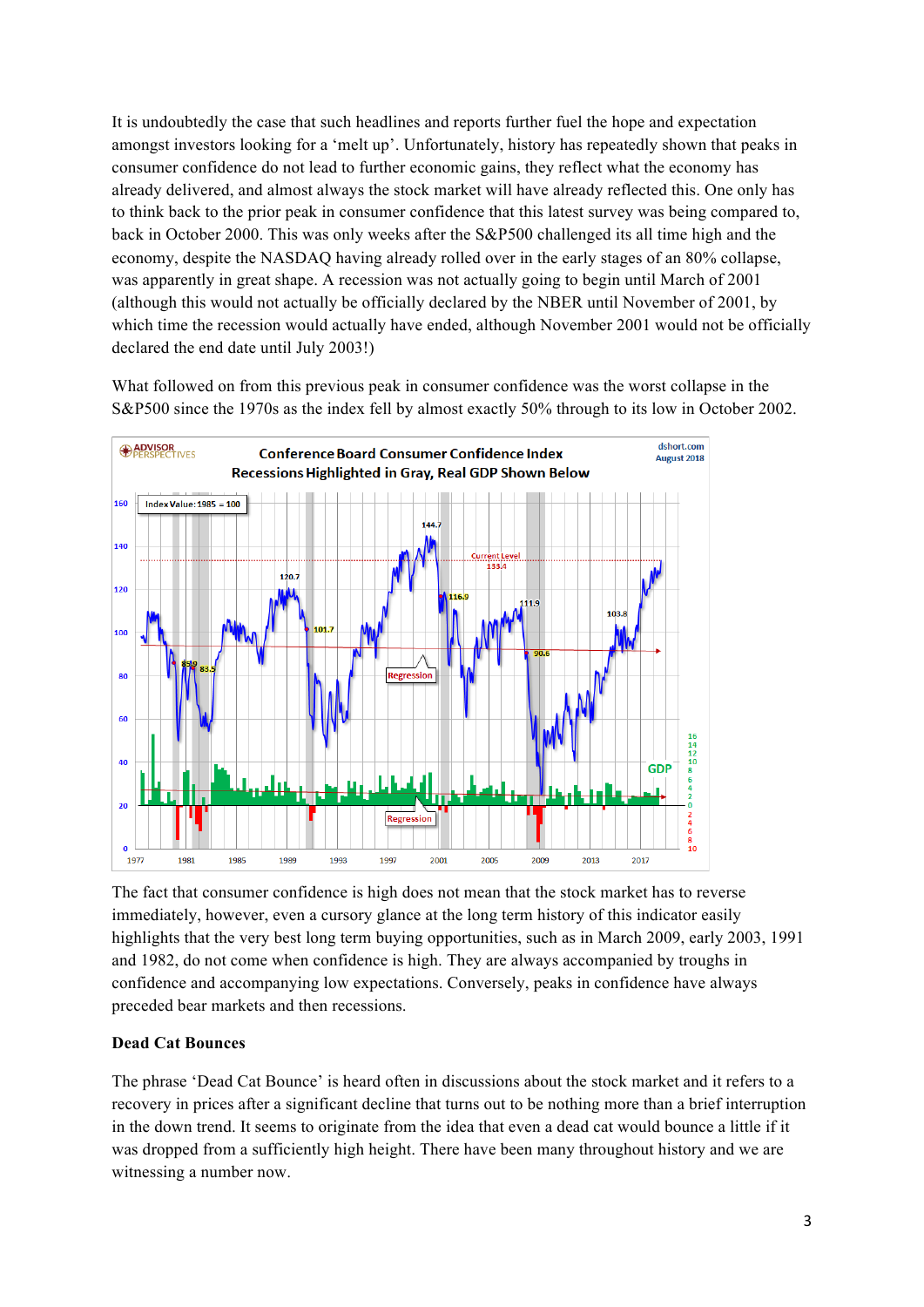### **1929**

After the great crash of 1929 there followed what is probably the most famous dead cat bounce ever. After plummeting about 40% in value through late 1929, a plunge that obviously included the two crash days of October  $28<sup>th</sup>$  and  $29<sup>th</sup>$  when the market fell a combined close to 25%, the market recovered about half of this decline through the early months of 1930. Not surprisingly this was accompanied by waves of optimistic expectation, particularly regarding the outlook for the economy as reflected in the following quotes;

*March 8 1930. "President Hoover predicted today that the worst effect of the crash upon unemployment will have been passed during the next sixty days." Washington Dispatch.*

*May 21, 1930. "Business is gradually but unmistakably coming out of the depression." Dr Julius Klein, assistant secretary of commerce.*

*June 28 1930. "The worst is over without a doubt, and it has been a disciplinary and in some ways constructive experience. People have learned once again that only work produces wealth." James J Davis, secretary of agriculture.*



Sadly, the bounce was nothing more than that of a dead cat offering a brief interruption in what would become a close to 90% fall in prices.

More recently an even longer, but just as frustrating, dead cat bounce has been witnessed in the emerging markets.

### **Emerging Markets**

Back in early 2008 the emerging markets had fallen almost 30% from their bull market peak of late 2007, as can be seen in the long term chart below. The index fell more or less to its uptrend line and then began a terrific bounce, surging over the next few months to a level close, but still below where it had peaked six months earlier. It turned out to be nothing more than a dead cat bounce, but it was accompanied by ever hopeful expectations. These were typified by the IMF who, in their April 2008 economic outlook forecast a 'mild' recession in the US (a little out there!) but went on to say;

'By contrast, growth in emerging and developing countries is expected to ease modestly but remain robust in both 2008 and 2009'.

This was supposedly as a result of the global decoupling that was so widely discussed at the time. Sadly, we now know that there was no decoupling and both developing and emerging countries' economies suffered very badly and the emerging markets stock markets haemorrhaged 70% or more.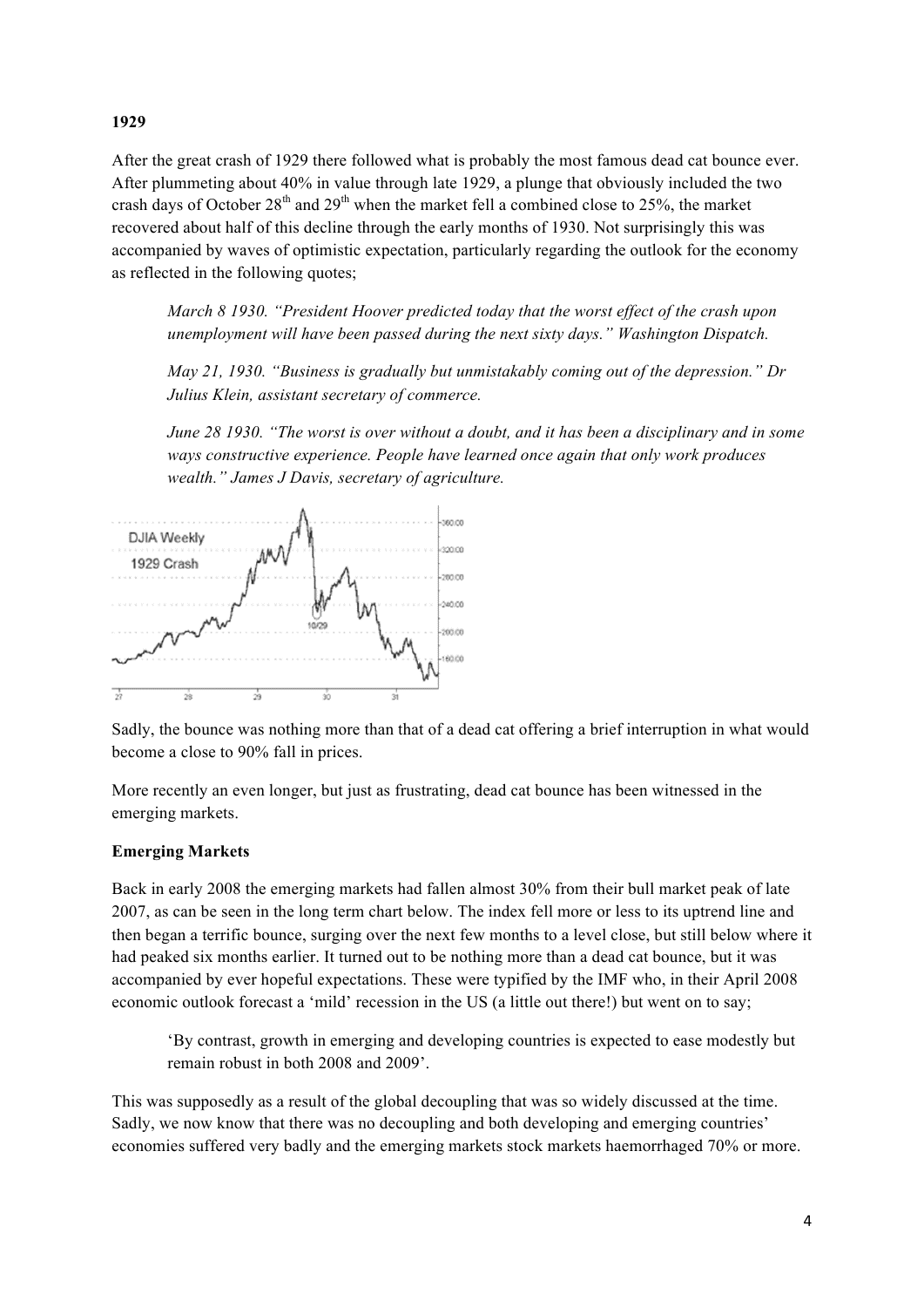

Over a far shorter time scale it can also be argued that the recovery after the initial fall in emerging markets earlier this year, when they recovered 70% of their late January / February plunge by March was again nothing more than a dead cat bounce. Since then they have steadily fallen to new bear market lows down 22% from their January peaks.

It has not only been in the emerging markets that the proverbial dead cat bounce has been seen.

### **Developed Markets**

Despite the much ballyhooed new highs recorded by a number of indices in the US the post January sell off bounce has been far less impressive throughout much of the rest of the developed world. This relative weakness can be seen in the broad MSCI index of developed markets.



As can be seen in the chart above, despite recent strength, much of which would be attributable to the US markets, this index remains comfortably below the January (pre-hoped for melt up!) highs.

Outside of America many of the major markets of the world have delivered very weak bounces, possibly so weak that they don't even deserve to be considered a bounce worthy of a dead cat, bounces

## **China**

The Shanghai Composite Index plunged, along with the rest of the world, from late January of this year, however, as I highlighted last month, the post sell off rally has been most disappointing. After the initial sell off the market quickly recovered about half of its fall before then rolling over and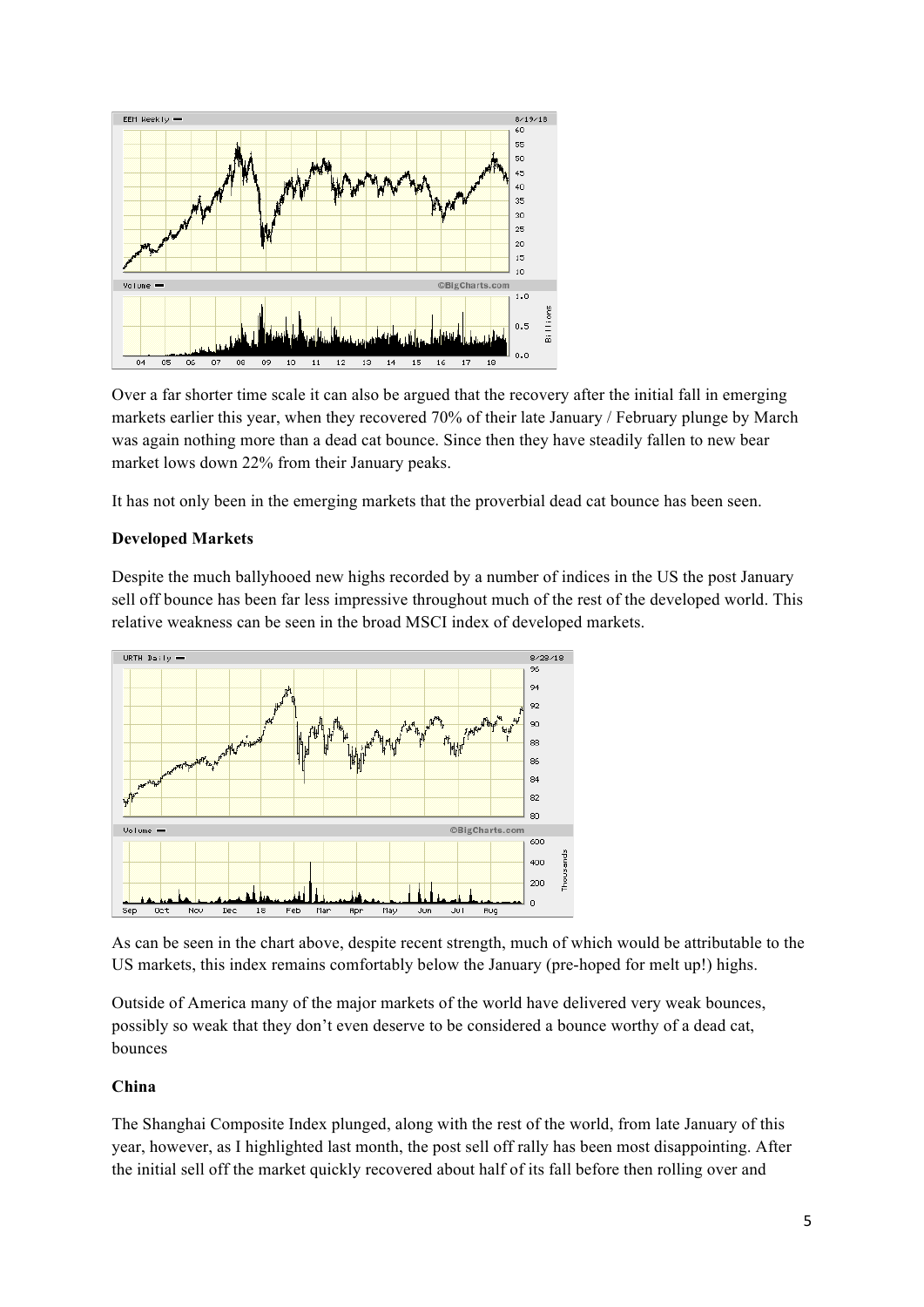falling even further than it fell in that first decline. That bounce could at best be described as that of a dead cat.



Interestingly, a similar dead cat bounce, only over a far longer period, can be seen in China since 2015.



The entire rally through 2016 and 2017 can now be seen as having been nothing more than a dead cat bounce. Last month I described the Chinese market as perhaps being more positioned for a positive surprise given how far expectations had fallen, that is still the case. However, that positive surprise maybe only that, as I concluded last month, the Chinese market may stop being 'the worst in the world'.

## **Europe**

The Eurostoxx 50, shown below, worryingly displays not just one dead cat bounce since the early 2018 sell off, but a sequence of such bounces.

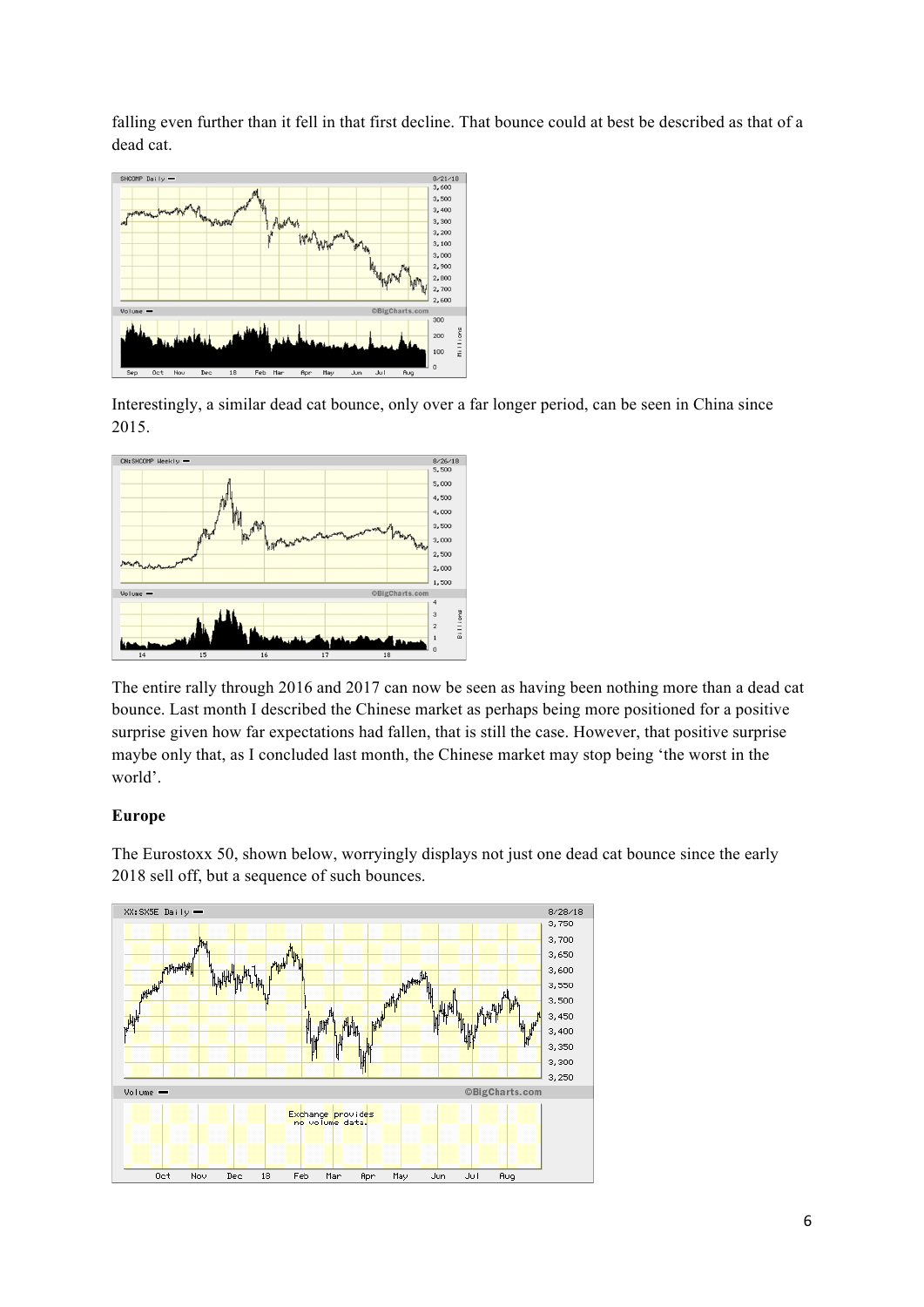This should not be seen as a sign of underlying health in global markets.

## **Japan and Hong Kong**

The Nikkei 225 index, like China and Europe, displays many of the characteristics of nothing more than a dead cat bounce.



The Hang Seng index, perhaps not surprisingly, looks like a cross between the Chinese and Japanese markets since late January and the brief dead cat bounce has clearly given way to renewed weakness.

The best time to be invested in stocks, anywhere in the world, is firstly when expectations and confidence are low, and secondly, when markets are rising together. It is not when only a handful of markets are rising while many struggle to deliver more than a dead cat bounce, nor when expectations are elevated.

### **Something else to worry about! Copper**

The long term charts below show that falls in the price of copper have been indicative in the past of economic slowdowns, it has also presaged many of history's major bear markets. This is why Copper has often been referred to as Dr Copper, the only metal with a PhD.

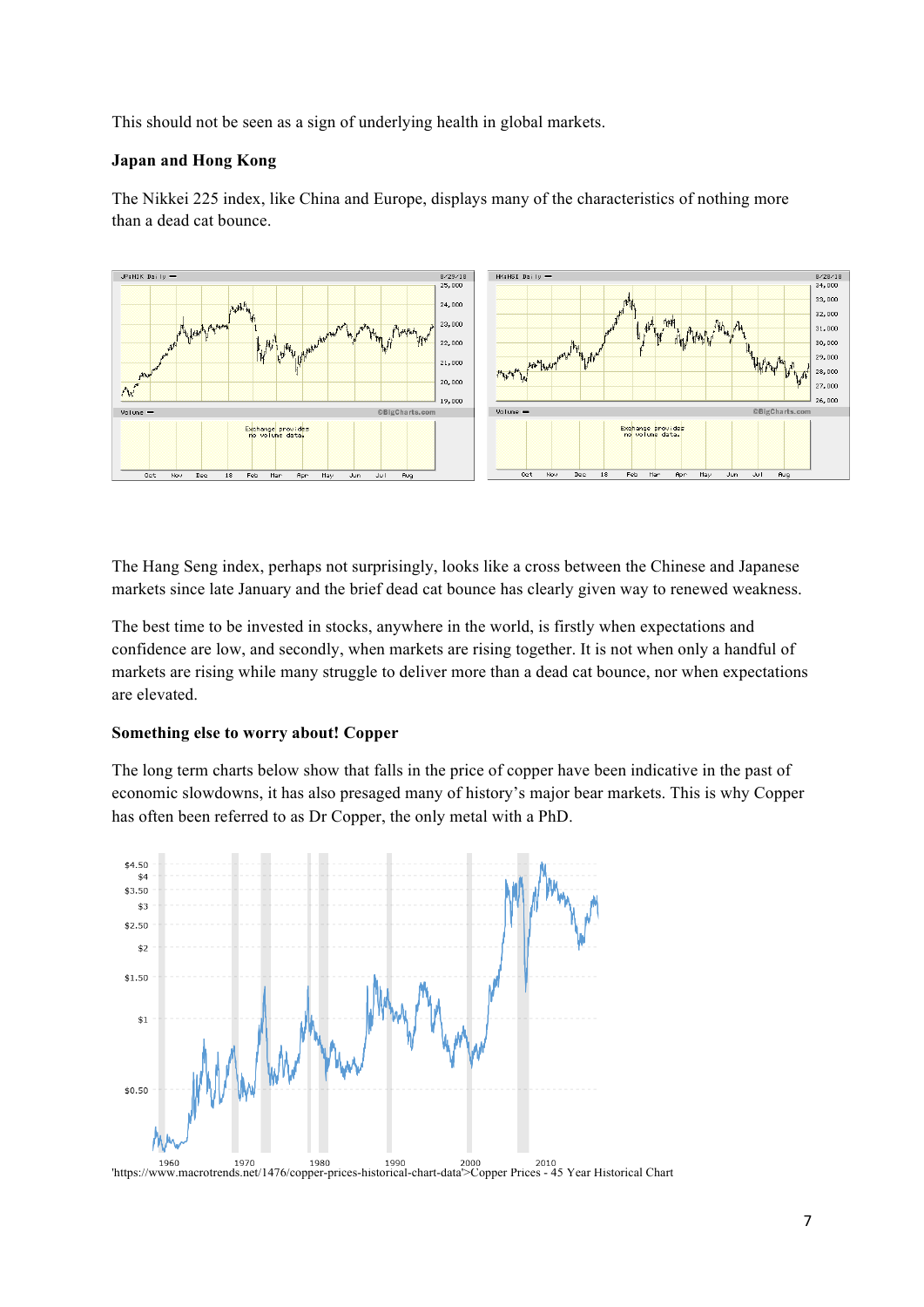

A shorter term chart highlights just how severe the recent copper plunge has been;

Most of the rise in copper that was driven by the euphoria the emerged after Trump's election victory has been wiped out in recent weeks. Obviously copper has fallen in the past without a recession occurring, however, the current weakness should still be a source of at least some concern, particularly when it is occurring at the same time as the the difference between long and short term interest rates has narrowed as much as it has in a decade. This concern was highlighted in a recent paper from the San Francisco Federal Reserve;

"In light of the evidence on its predictive power for recessions, the recent evolution of the yield curve suggests that recession risk might be rising,"

Recession risks may be rising, however, don't expect any evidence of a recession to be obvious to everyone until well after the stock market has started to fall. Just as in 2000, when consumer confidence was last at current levels, there was no evidence of a recession for at least six months and it wasn't an officially declared recession for more than a year by which time most of the damage in stock markets had already been suffered.

### **Conclusions**

Aside from new highs in a few stock markets around the world, notably the US, little has changed over the last few months. However, those new highs in the US have spawned a worrying resurgence in expectations, as highlighted in both consumer confidence numbers and renewed calls for a 'melt up'. The last time a 'melt up' was being discussed was earlier this year, just ahead of a severe plunge that marked the beginning of bear markets in some countries, and the last time consumers' expectations were this high was, rather inauspiciously, just ahead of the 'tech wreck' associated bear market and recession.

Kevin Armstrong

## 30<sup>th</sup> August 2018

Disclaimer 

The information presented in Kevin Armstrong's Strategy Thoughts is provided for informational purposes only and is not to be considered as an offer or a solicitation to buy or sell particular securities. Information should not be interpreted as investment or personal investment advice or as an endorsement of individual securities. Always consult a financial adviser before making any investment decisions. The research herein does not have regard to specific investment objectives, financial situation and the particular needs of any specific individual who may read Kevin Armstrong's Strategy Thoughts. The information is believed to be-but not guaranteed-to be accurate. Past performance is never a guarantee of future performance. Kevin Armstrong's Strategy